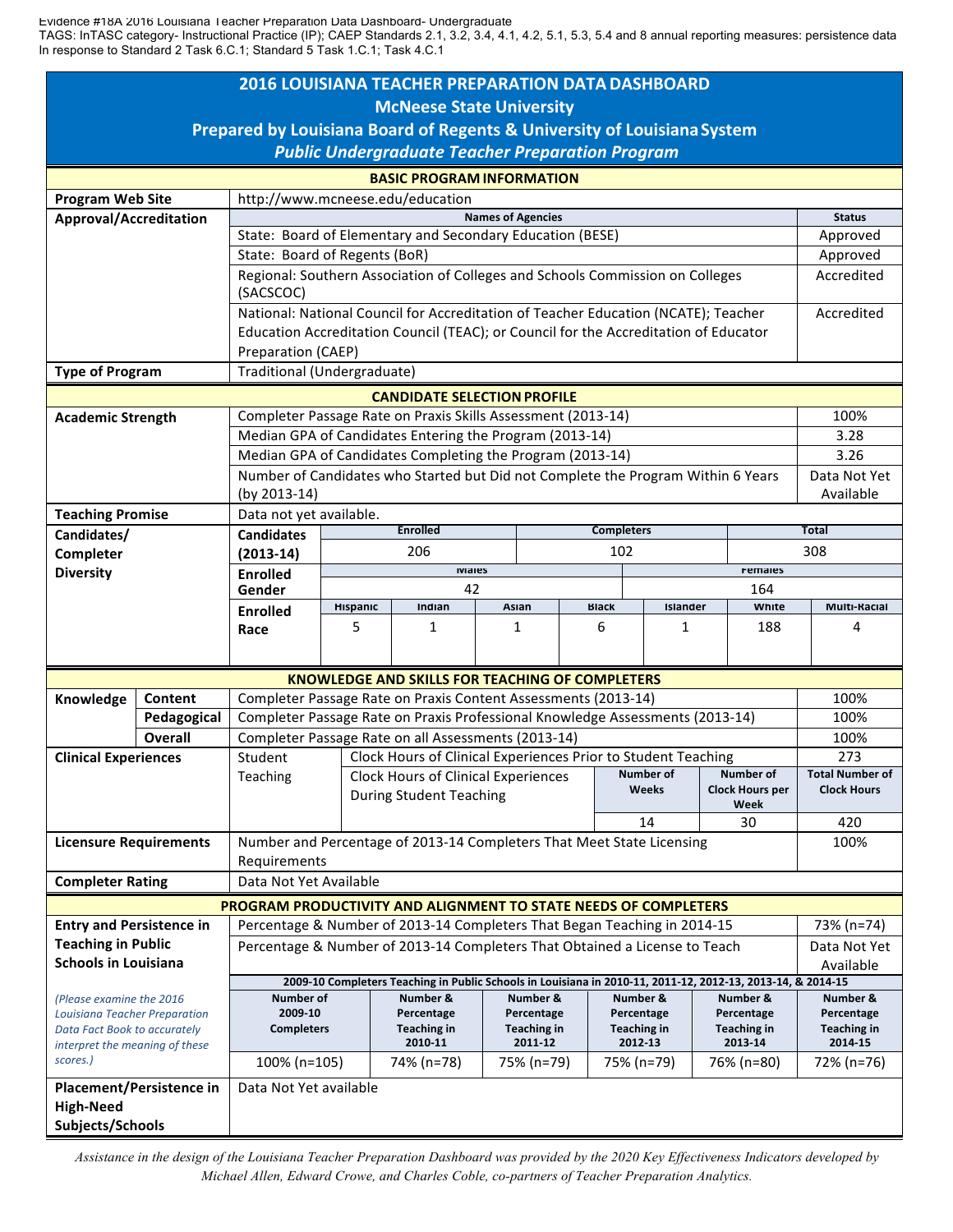Evidence #18A 2016 Louisiana Teacher Preparation Data Dashboard- Undergraduate

TAGS: InTASC category- Instructional Practice (IP); CAEP Standards 2.1, 3.2, 3.4, 4.1, 4.2, 5.1, 5.3, 5.4 and 8 annual reporting measures: persistence data In response to Standard 2 Task 6.C.1; Standard 5 Task 1.C.1; Task 4.C.1

| 2016 LOUISIANA TEACHER PREPARATION DATA DASHBOARD (CONT'D)                                                 |                                                                                                                                                                                                                                                                                   |                                                                                                                                                                                                            |                                     |                             |                         |  |  |  |  |
|------------------------------------------------------------------------------------------------------------|-----------------------------------------------------------------------------------------------------------------------------------------------------------------------------------------------------------------------------------------------------------------------------------|------------------------------------------------------------------------------------------------------------------------------------------------------------------------------------------------------------|-------------------------------------|-----------------------------|-------------------------|--|--|--|--|
| <b>McNeese State University</b><br>Prepared by Louisiana Board of Regents & University of Louisiana System |                                                                                                                                                                                                                                                                                   |                                                                                                                                                                                                            |                                     |                             |                         |  |  |  |  |
| <b>Public Undergraduate Teacher Preparation Program</b>                                                    |                                                                                                                                                                                                                                                                                   |                                                                                                                                                                                                            |                                     |                             |                         |  |  |  |  |
| PERFORMANCE AS CLASSROOM TEACHERS (NEW TEACHERS WITH LESS THAN TWO YEARS OF TEACHING)                      |                                                                                                                                                                                                                                                                                   |                                                                                                                                                                                                            |                                     |                             |                         |  |  |  |  |
| <b>Compass Student Outcome Mean &amp; Number of Scores</b><br>Mean Compass Student Outcome<br>Impact on    |                                                                                                                                                                                                                                                                                   |                                                                                                                                                                                                            |                                     |                             |                         |  |  |  |  |
| K-12 Students<br>(Please examine the                                                                       | Score (2012-13, 2013-14, & 2014-<br>15) and Number of Scores for All<br>New Teachers with Less than Two                                                                                                                                                                           | $3.4$ (n=446)                                                                                                                                                                                              |                                     |                             |                         |  |  |  |  |
| 2016 Louisiana Teacher                                                                                     | Years of Teaching                                                                                                                                                                                                                                                                 |                                                                                                                                                                                                            |                                     |                             |                         |  |  |  |  |
| <b>Preparation Data Fact</b>                                                                               | Percentage and Number of 2012-<br>13, 2013-14, & 2014-15 Compass<br>Student Outcome Scores for the<br>New Teachers by LDOE Teacher                                                                                                                                                | <b>Compass Teacher Effectiveness Levels for Student Outcome</b>                                                                                                                                            |                                     |                             |                         |  |  |  |  |
| <b>Book to accurately</b><br>interpret the meaning of                                                      |                                                                                                                                                                                                                                                                                   | <b>Scores</b><br><b>Ineffective</b>                                                                                                                                                                        | <b>Effective</b>                    | <b>Effective Proficient</b> | <b>Highly Effective</b> |  |  |  |  |
| these scores.)                                                                                             |                                                                                                                                                                                                                                                                                   |                                                                                                                                                                                                            | <b>Emerging</b>                     |                             |                         |  |  |  |  |
|                                                                                                            | <b>Effectiveness Levels</b>                                                                                                                                                                                                                                                       | 3%                                                                                                                                                                                                         | 7%                                  | 28%                         | 63%                     |  |  |  |  |
| <b>Demonstrated Teaching</b>                                                                               | Mean Compass Professional                                                                                                                                                                                                                                                         |                                                                                                                                                                                                            |                                     |                             |                         |  |  |  |  |
| <b>Skill</b>                                                                                               | Practice Score (2012-13, 2013-14,                                                                                                                                                                                                                                                 | <b>Compass Professional Practice Mean &amp; Number of</b><br><b>Scores</b>                                                                                                                                 |                                     |                             |                         |  |  |  |  |
| (Please examine the<br>2016 Louisiana Teacher<br><b>Preparation Data Fact</b>                              | & 2014-15) and Number of Scores<br>for All New Teachers with Less than<br>Two Years of Teaching                                                                                                                                                                                   | $3.2$ (n=446)                                                                                                                                                                                              |                                     |                             |                         |  |  |  |  |
| <b>Book to accurately</b>                                                                                  | Percentage and Number of 2012-<br>13, 2013-14, & 2014-15 Compass<br>Professional Practice Scores for the                                                                                                                                                                          | <b>Compass Teacher Effectiveness Levels for Professional</b><br><b>Practice Scores</b>                                                                                                                     |                                     |                             |                         |  |  |  |  |
| interpret the meaning of<br>these scores.)                                                                 |                                                                                                                                                                                                                                                                                   | Ineffective                                                                                                                                                                                                | <b>Effective</b>                    | <b>Effective Proficient</b> | <b>Highly Effective</b> |  |  |  |  |
|                                                                                                            | New Teachers by LDOE Teacher<br><b>Effectiveness Levels</b>                                                                                                                                                                                                                       | $≤1%$                                                                                                                                                                                                      | <b>Emerging</b><br>8%               | 62%                         | 30%                     |  |  |  |  |
|                                                                                                            |                                                                                                                                                                                                                                                                                   |                                                                                                                                                                                                            |                                     |                             |                         |  |  |  |  |
| <b>Overall Impact and</b>                                                                                  |                                                                                                                                                                                                                                                                                   |                                                                                                                                                                                                            |                                     |                             |                         |  |  |  |  |
| <b>Demonstrated Teaching</b>                                                                               | Mean Compass Final Evaluation<br>Score (2012-13, 2013-14, & 2014-<br>15) and Number of Scores for New<br>Teachers with Less than Two Years<br>of Teaching                                                                                                                         | <b>Compass Final Evaluation Mean &amp; Number of Scores</b>                                                                                                                                                |                                     |                             |                         |  |  |  |  |
| <b>Skill</b><br>(Please examine the                                                                        |                                                                                                                                                                                                                                                                                   | $3.3(n=446)$                                                                                                                                                                                               |                                     |                             |                         |  |  |  |  |
| 2016 Louisiana Teacher                                                                                     | Percentage and Number of 2012-<br>13, 2013-14, & 2014-15 Compass<br>Final Evaluation Scores for the New                                                                                                                                                                           | <b>Compass Teacher Effectiveness Levels for Final Evaluation</b>                                                                                                                                           |                                     |                             |                         |  |  |  |  |
| <b>Preparation Data Fact</b><br><b>Book to accurately</b>                                                  |                                                                                                                                                                                                                                                                                   | <b>Scores</b><br>Ineffective                                                                                                                                                                               | <b>Effective</b>                    | <b>Effective Proficient</b> | <b>Highly Effective</b> |  |  |  |  |
| interpret the meaning of                                                                                   | Teachers by LDOE Teacher                                                                                                                                                                                                                                                          | 3%                                                                                                                                                                                                         | <b>Emerging</b><br>6%               | 51%                         | 41%                     |  |  |  |  |
| these scores.)                                                                                             | <b>Effectiveness Levels</b>                                                                                                                                                                                                                                                       |                                                                                                                                                                                                            |                                     |                             |                         |  |  |  |  |
|                                                                                                            |                                                                                                                                                                                                                                                                                   |                                                                                                                                                                                                            |                                     |                             |                         |  |  |  |  |
| <b>State Value Added Scores</b><br>for New Teachers in<br>Grades 4-10 with Less                            | <b>Content Areas</b>                                                                                                                                                                                                                                                              | Mean, Number of Scores, & Effectiveness Levels for Value-<br>Added Scores of Twenty-five or More New Teachers with Less<br>Than Two Years of Teaching who Taught During 2014-15 (3- to<br>5-Year Averages) |                                     |                             |                         |  |  |  |  |
| than Two Years of<br><b>Teaching by Content</b><br>Areas (Twenty-five or                                   | <b>Mathematics</b><br>(Note: A Mean score could not be<br>determined this year to calculate<br>3- to 5- year averages due to<br>differences in cut-off scores for<br>new assessments. Percentages of<br>individual scores within<br>effectiveness levels<br>could be determined.) | $N/A$ (n=37)                                                                                                                                                                                               |                                     |                             |                         |  |  |  |  |
| <b>More New Teachers)</b>                                                                                  |                                                                                                                                                                                                                                                                                   | <b>Ineffective</b>                                                                                                                                                                                         | <b>Effective</b><br><b>Emerging</b> | <b>Effective Proficient</b> | <b>Highly Effective</b> |  |  |  |  |
| (Please examine the<br>2016 Louisiana Teacher<br><b>Preparation Data Fact</b><br><b>Book to accurately</b> |                                                                                                                                                                                                                                                                                   | 41%                                                                                                                                                                                                        | 35%                                 | 19%                         | 5%                      |  |  |  |  |
| interpret the meaning of<br>these scores.)                                                                 |                                                                                                                                                                                                                                                                                   |                                                                                                                                                                                                            |                                     |                             |                         |  |  |  |  |